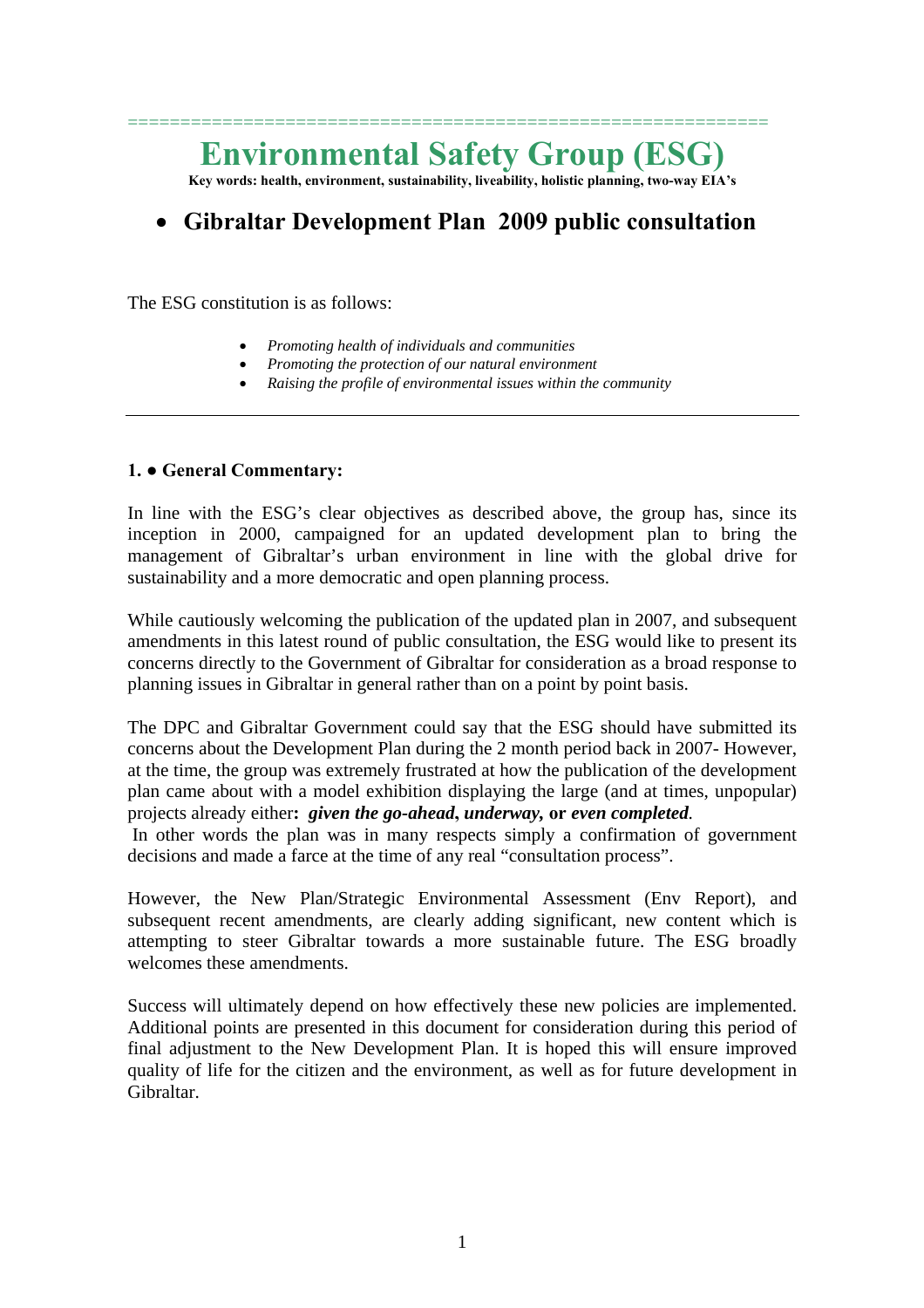# **2. ● A Holistic Approach:**

Too many impacts experienced from, at times, confoundedly bad planning practices, has led our group and others to call for a more holistic approach to planning, but this appears to have fallen on deaf ears. The demographic complications from squeezing several thousand people into a small area such as the south district will undoubtedly be felt, as even current usage of Rosia Road, the main artery into town, is regularly gridlocked. Adding not one but **FOUR** high density developments to this area will inevitably cause chaos.

The decision to build on the demolished Rosia Tanks, for example, raised many questions at the time of how the DPC is run- who holds the real power, and how democratic in practice, the Commission and Gibraltar are. The heritage value of the site, discovered once the land was released to the Gibraltar Government, was not adequately researched, instead it seemed that short-term political considerations came into play and Gibraltar lost yet another important heritage site.

Government claims to be investing in the tourist product have sounded shallow when Rosia Bay/100 ton gun/Parsons Lodge can be mothballed and the Europa Point area is still a demolition site with no facilities for residents or the thousands of visitors to the area each year.

A lot more work needs to be done and a holistic approach is critical.

# **2.1 ● Knee Jerk Planning:**

Cumberland and Bay view developments are also good examples of knee jerk planning when design complications resulted in developer being allocated a site immediately next to a 24hour, very busy ship repair yard. The ESG filed an official objection to this development at the time on the grounds of the area being heavily polluted. For the record we were highlighting the environmental and potential health problems that new residents could expect due to the highly polluted air quality in the vicinity of the ship yard, as well as noise pollution from both power stations and the yard itself.

Clearly many different pressures dictated govt policy here but it did not make for best practice or best outcome and certainly failed on the objective of good planning.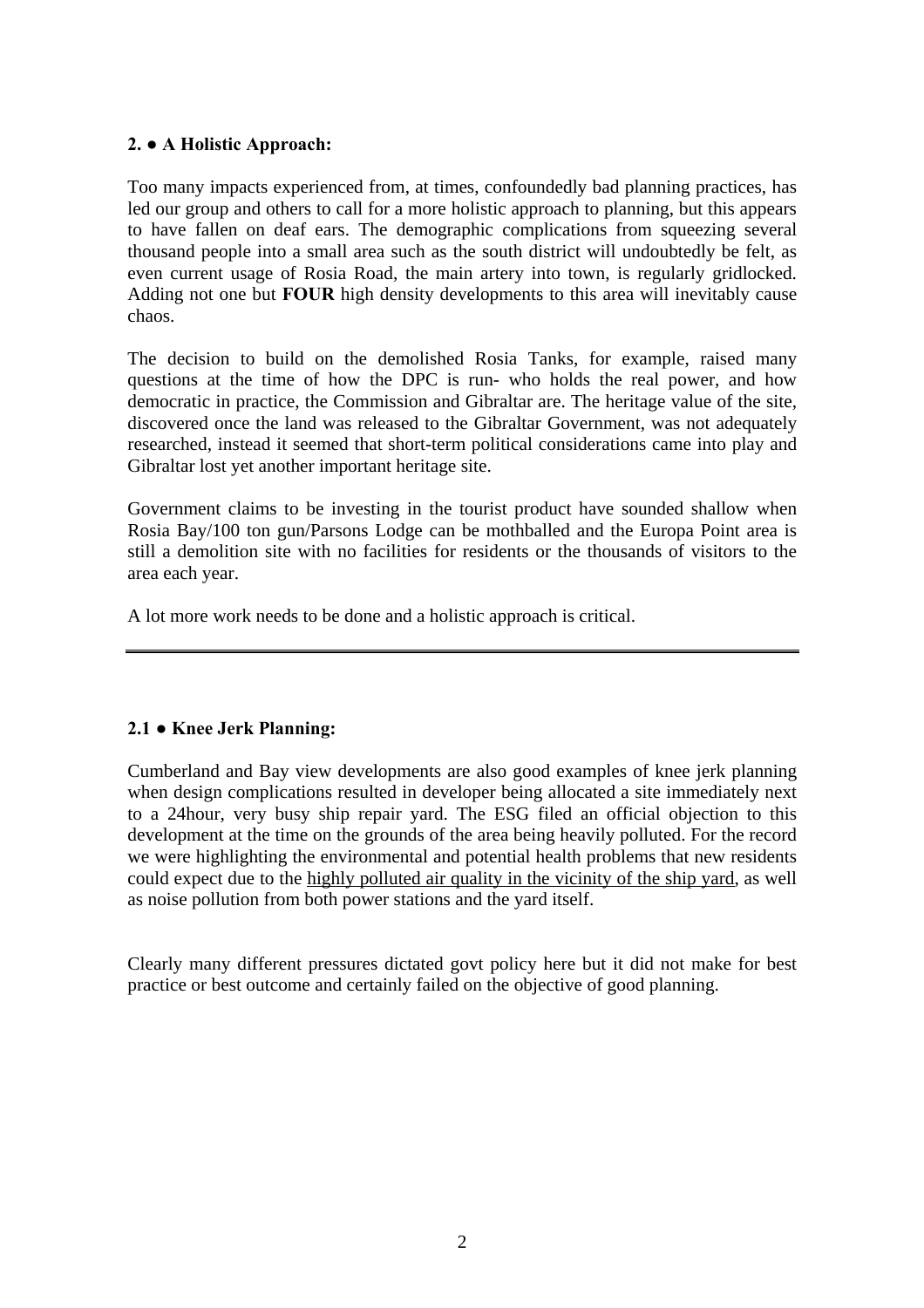#### **3 ● Change in DPC Procedure:**

-**a.** Recent developments in the south district and high density areas found in Harbour Views and Reclamation areas highlight the need for an open and more genuinely participatory DPC with independent input. The liveability factor must form part of any permits issued and is essential with attention given to open spaces and green areas important to instil pride in ones environment and not create a ghetto-like mentality.

**-b.** Decisions should be reached without being influenced by any one particular ministry. Clearly Governments are elected in and must write policy but these policies should be debated and upheld in an open and democratic manner considering all aspects in their entirety, with transparency, and free from pressure from any quarter. It also raises the need for impartiality on the part of the Chairperson and for Commission members as representatives of the community.

**-c.** The ESG has publicly called for more transparency and public participation in the planning process in Gibraltar, especially for large scale projects with wide reaching impacts. Whilst we welcome that efforts have been made to place important information online and in the public domain for some of the larger projects, this is not always the case. Furthermore improved public consultation would result from **open DPC meetings** for major projects of a transformatory nature. This would also, (and importantly), clarify the thinking behind some of the decisions made on controversial projects which, when approved behind closed doors, raises so many questions and causes so much frustration among the community.

-**d**. All Government projects and developments should be fully screened as are private projects and include public participation. Many projects that involve land reclamation and road building have been set in motion with no public consultation whatsoever. The Ministry of the Environment should also automatically shadow (if not lead on) highly impacting projects to ensure best practice is a priority and all impacts are fully considered.

-**e**. The signing of the Environmental Charter was a clear statement of intent by the Govt of Gibraltar that it would incorporate environmental benchmarks in all areas of governance. With construction as the largest "land based industry" in Gibraltar, its critical that environmental standards are upgraded to meet the aims of the Charter and provide a healthier and more sustainable environment for the Gibraltar community.

-**f**. **Maintenance** of refurbished and new developments has to be built into the new plan, with **public areas** given greater attention. Green areas and seafront sites need to be considered as **valuable habitats** and **recreation areas** and not neglected or treated as dumping grounds (such areas have been targeted for the last 4 years under the Clean up the World Campaign). Remaining seafront is to be preserved and used as leisure areas for the Gibraltar community.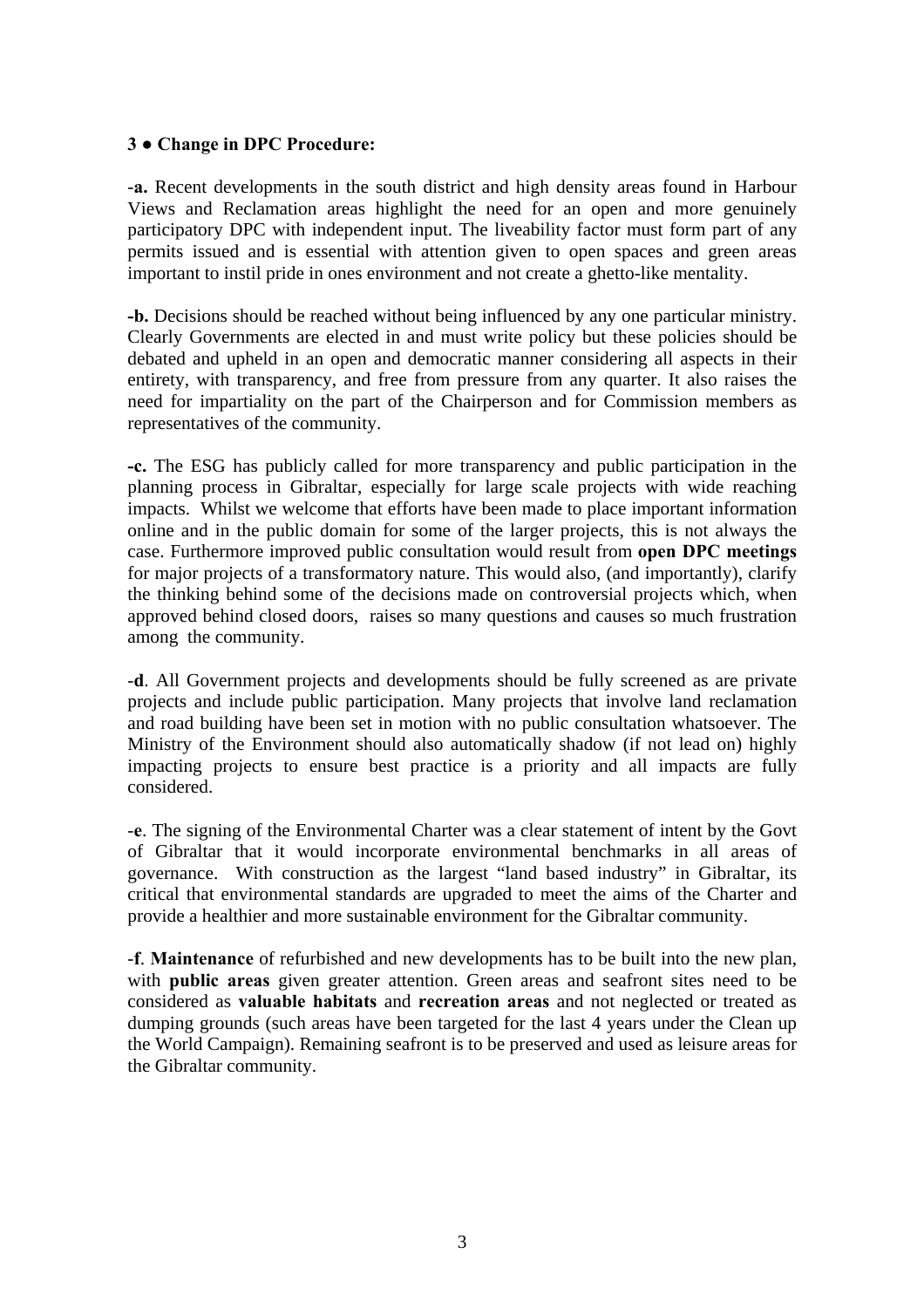# **4 ● Need for two-way Environmental Impact Assessments:**

**4.1** It's critical for "*Environmental Impact Assessments*" (EIA's) to be carried out on a **two-way basis**. Gibraltar's unique physical layout and population density requires *ultra sensitive planning* and for full impacts to be assessed: The ESG therefore strongly recommends that a tailored 2 way EIA assessment specifically created for Gibraltar is set up in order to assess negative impacts:

# -From a **new project** on the **environment** as well as -The **existing** environment on the **new project**

This is fundamental in a place like Gibraltar where land space is so limited and yet this remains obtusely ignored. Many laws and directives that are in place to protect the health of people and the environment cannot be effective because of the proximity of people to **sources** of pollution. **Hence why Gibraltar needs special rules**.

**4.2** Much of the work of the ESG carried out over the last few years has included tackling complaints by residents in new developments being built in proximity to polluting sources, or offending sources themselves growing in capacity and affecting wider areas. The complaints come from residents in `all types of apartments, luxury or affordable, with callers genuinely worried about the air they are breathing.

Examples of these are as follows:-

- **Extension jetty activity-** on surrounding and growing residential areas and schools- calls are regularly received from residents close to or facing the jetty and North mole area;
- **Offshore Bunkering -** grown exponentially resulting in fumes affecting new developments and schools in the south district; (need for vapour recovery technology);
- **New developments-** (affordable) going up squeezed in next to runway and close to waste oil plant, existing power station and desalination plant- while the latter is destined to be closed down a site has been allocated in North Mole Road for a possible new desalination plant;
- **New housing next to shipvard** this decision taken recently in full knowledge of the prevailing degraded environment;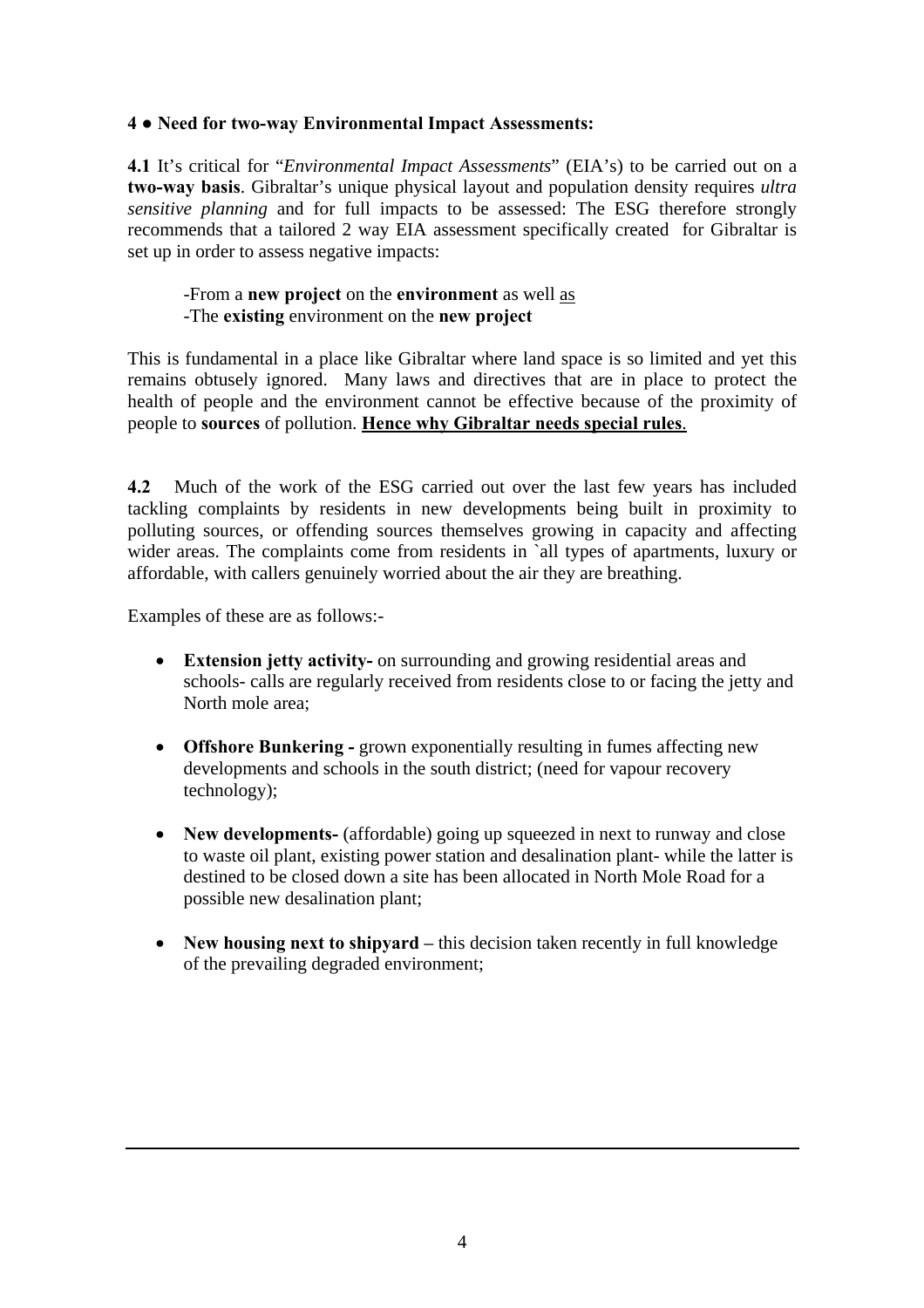# **5. ● Uncontrolled/unmanaged Traffic-**

Gibraltar's traffic problems are worse than in many other parts of Europe. This is due to our fuel economy which attracts several thousand cars to enter and leave Gibraltar on a daily basis simply to fuel up. Toxic fumes, road congestion and chronic traffic problems, are a direct consequence of this practice which exacerbates the impact of local traffic.

Local traffic numbers are also on the rise creating a hostile environment for the walker/cyclist or public transport user.

Meanwhile the genuine visitor/tourist will see a Gibraltar engulfed in traffic chaos where the Upper Rock experience is marred by the relentless presence of coaches and private vehicles. In other comparable parts of the world traffic controls are in place to limit car and coach numbers, both for the visitor experience and for the protection of the area and wildlife that live there.

-It's very important that Town Planning, Environmental, Tourism and Transport Agencies work together to produce an integrated transport plan to match the level of users both in the Upper Rock as well as on the streets of Gibraltar.

Good baseline data is needed to manage this very important resource of ours.

# **Urgent action is needed here too.**

- Please see [www.esg-gib.net](http://www.esg-gib.net/) for an NGO paper on transport, issues and solutions. (Compiled by the ESG, FoE and GONHS for ITWMC campaign)

**=======================** 

# **5.1 ● The Environmental Report**

 $\overline{a}$ 

**The Strategic Environmental Assessment also** supports all the these concerns and recommends that Govt should set out policies to tackle *the reduction of air pollution* and improvement in water quality, describing this as **imperative** given the potential risks of a number of activities relating to shipbuilding, waste processes and disposal, power generation and high level of traffic. **[1](#page-4-0)**

<span id="page-4-0"></span><sup>&</sup>lt;sup>1</sup> Environmental Report (Strategic Environmental Assessment), page 34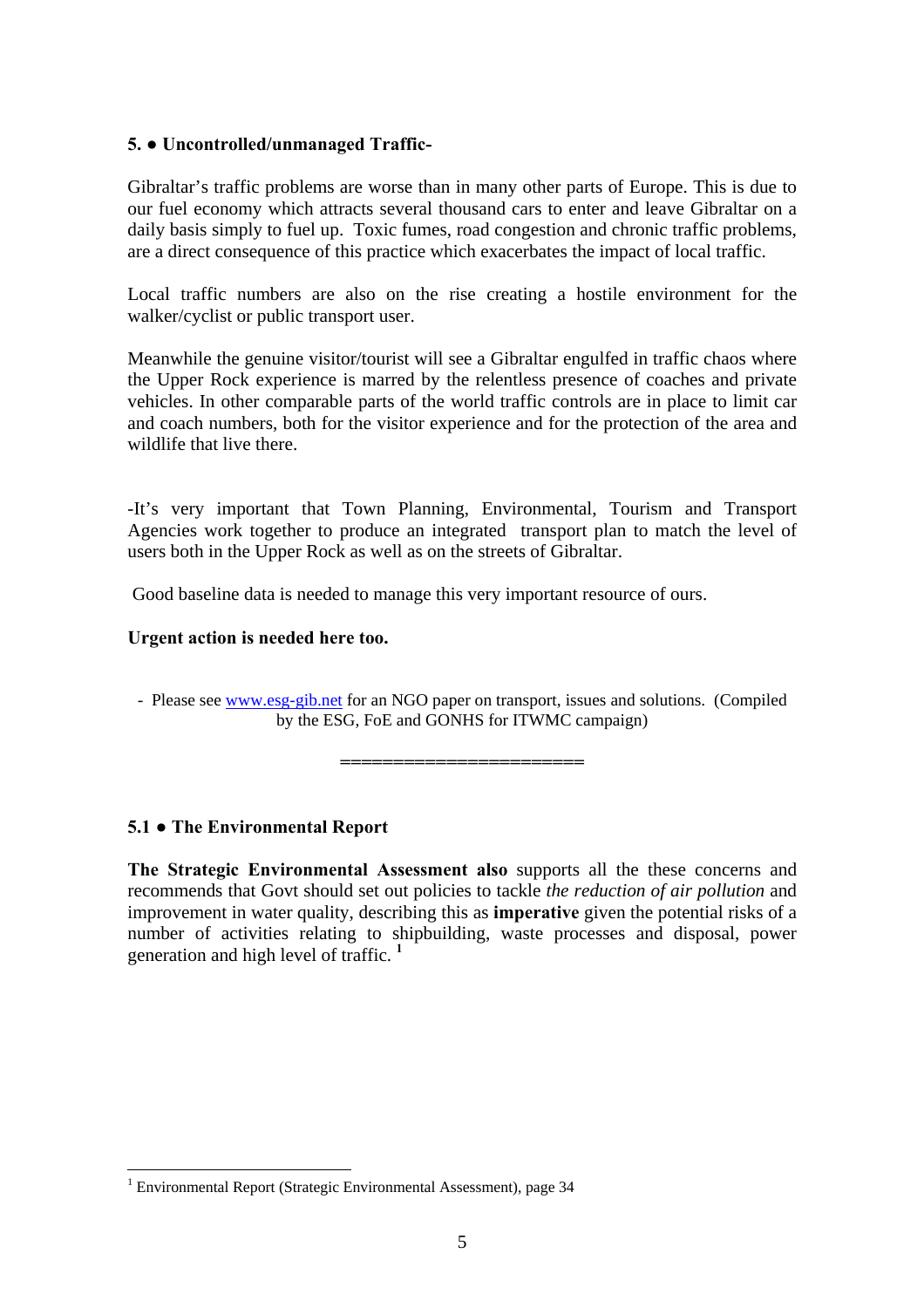# **6● Trans Frontier Issues:**

-The ESG has long campaigned for increased cross border co-operation in various areas. These include:

- at Port level and monitoring of maritime activity,
- expanded airport use;
- land reclamation projects and
- for tighter regulation of industrial activity, in particular the impacts from the Oil Refinery and associated petrochemical industry (based in Spain which has degraded and polluted the region since the 1960's)

-From an ecological perspective: the rapid industrialisation and urbanisation around the Bay; expansion of bunkering activity; port extensions; and large land reclamation projects; are of great concern. These activities are turning the region into an environmental hotspot and threatening the survival of endemic flora/fauna as well as migratory bird and marine life. The polluting and removal of habitat is also accelerating the demise of many species.

# **-From a public health perspective the Spanish part of the Bay has also been identified in a study carried out by a Barcelona University as harbouring the highest mortality rates in all of the Iberian Peninsula. [2](#page-5-0)**

-NGO's from both sides of the border, including the ESG, have campaigned over the years to reduce dangerous pollution levels in the area and in defence of the living environment. Petitions and protests have been supported at *cross border level* highlighting the importance the Bay citizen gives such issues.

-This fragile situation also demands that ecosystems within the Bay environment should be **managed at a cross border level**. Politics should be put aside and local authorities from each side should make available and public EIA's and other planning information on every major development project during the application period. This ought to be done at a proactive basis, within a European context. It is not rational to develop biodiversity programmes and designate biospheres under European Law, if large scale development or activity is then seen to be carried out in a totally unilateral and at times, even hostile manner, with no official co-operation in place.

-Several frameworks exist which could be used to manage ecosystems at a scientific and conservation level. *Coastal Zone Management* is one such scheme which aims to do this by bringing together various jurisdictions, scientists and stakeholders to manage and protect important ecosystems and could be a way forward for the Bay environment.

**The sustainable development of the Bay region would benefit both Gibraltar and Spain ensuring the continuity of alternative economies such as fisheries and tourism, as well as the Liveability, Health and Quality of life for all who live here.** 

<span id="page-5-0"></span> $\overline{a}$ <sup>2</sup> OEM 2004 mortality study. PDF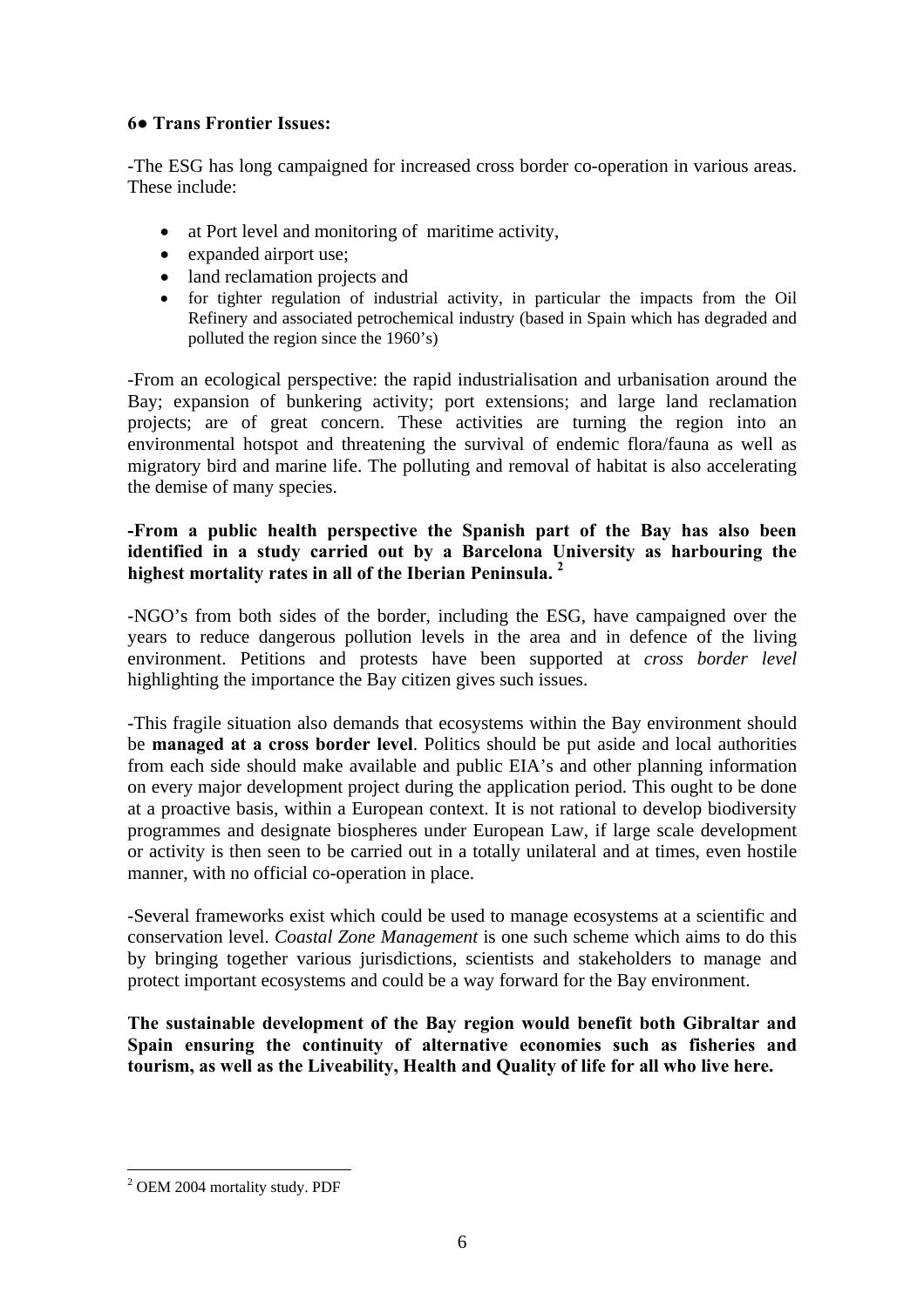# **7 ● BAT (Best Available Technology)**

All industrial and impactive activity should be carried out using Best Available Technology and this should be enforced through the planning permits issued. The SEA also recommends that the plan should include policies to reduce air pollution and improve water quality, suggesting this was imperative given the potential risks of a number of activities relating to shipbuilding, waste processes and disposal, power generation and high level of traffic.<sup>[3](#page-6-0)</sup>

# **These are issues which concern the ESG and are the focus of many of the group's campaigns.**

# **8 ● Policing and Enforcement:**

Under: "Implementation, Monitoring and Review"<sup>[4](#page-6-1)</sup> there are provisions for each policy to be monitored by different agencies. However in the Strategic Environmental Assessment a key concern is raised in both the Draft plan and the Environmental Report: – that of "insufficient data against which to make forecasts in relation to housing needs, pollution and the quantity of parking required".

Good planning practices demand this data to be current and of good quality if the new planning policies are to be effective and implemented correctly.

**(**See also Housing Need, Page 10 – Environmental Report**)** 

#### **9 ● Positive "developments":**

On a positive note the fact that a growing number of Environmental Reports and EIA's are now being placed online is both acknowledged and welcome. The ESG would also welcome the availability of all documents (not only EIA's) to be online during the consultation stage of any planning application to allow greater public participation. If this were achieved, together with public meetings and official presentations on all major projects, then Gibraltar would be stepping up a gear and ensuring a more democratic planning process was in place.

<span id="page-6-0"></span> $\overline{a}$ <sup>3</sup> Environmental Report (Strategic Environmental Assessment), page 34<br> $\frac{4}{1}$  Gibraltar Davelopment Plan, Consultation Draft, 21 Implementation

<span id="page-6-1"></span>Gibraltar Development Plan, Consultation Draft- 21-Implementation, Monitoring and Review - Page 127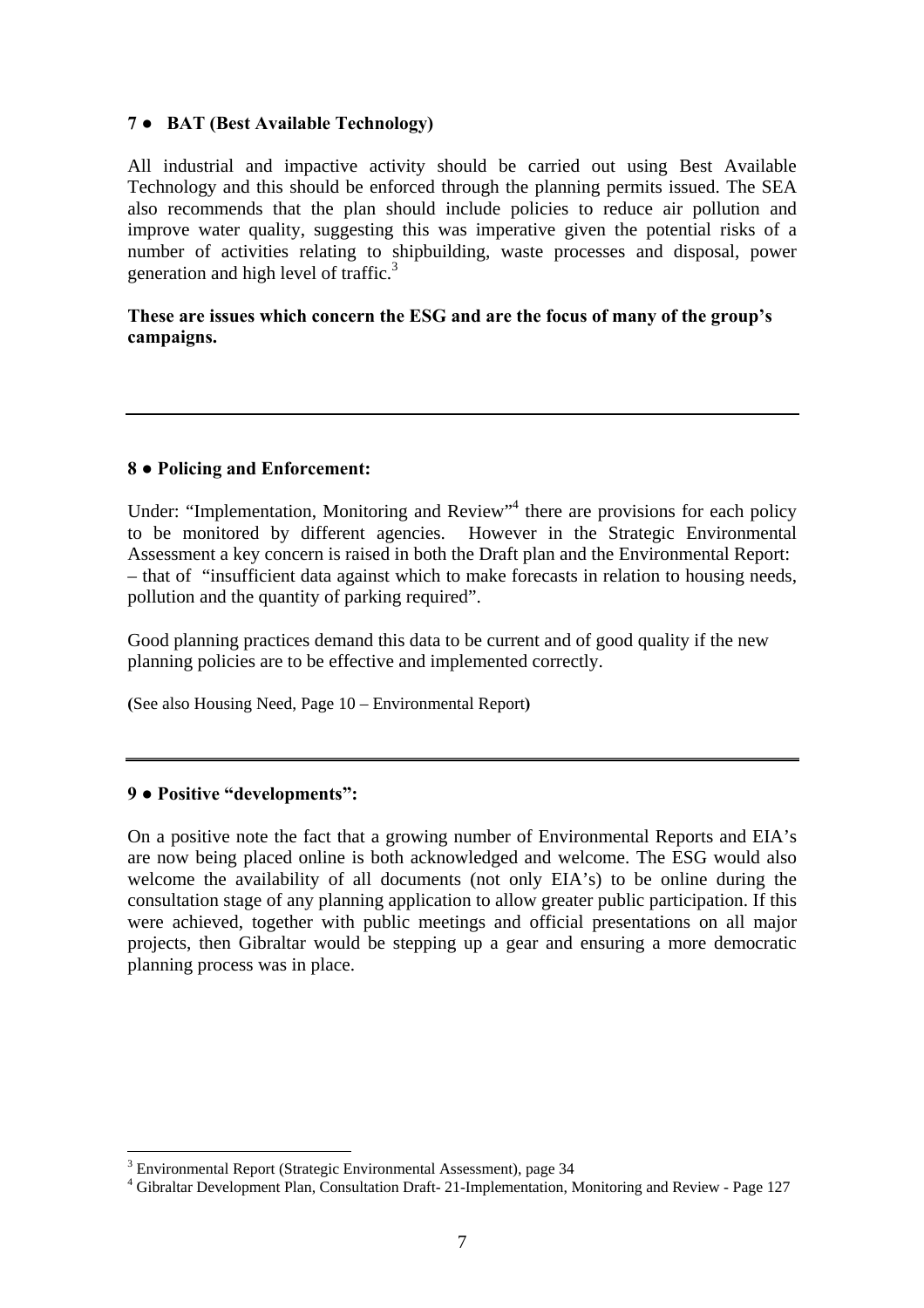#### **10 ● Green Technology**

Increasing standards for future developments both in design, energy efficiency and on exploring the practicality of creating the right circumstances for users to set up micro renewable energy systems and plug into the grid, are all extremely welcome news contained in the 2007 plan.

However the ESG would also welcome the early publication of an energy policy for Gibraltar to spell out Gibraltar Government's intention of meeting the challenges of climate change and of complying with renewable energy quotas that are only going to increase as the years go by. Apart from compliance with the law there are also a growing number of businesses in Gibraltar vying to sell green technology and people wanting to use it. The ESG believes the solution to Gibraltar's green energy requirements should come from a number of sources and that all efforts to facilitate micro technologies should be made.

The urgency of global warming and the unstable supplies, costs and impacts from use of oil should make energy issues a priority for Gibraltar.

# **11 ● Water and Energy facilities from Spain:**

The ESG was pleased to read about exploring dual systems for: water, energy and waste disposal with Spain with local systems on standby in case political pressure compromises reliability of service.<sup>[5](#page-7-0)</sup>

However unlikely this may be, it's important this is included as the most sustainable option. Given that many energy industries in Europe are commercially run it may be possible one day for Gibraltar to purchase green energy and other services from mainland Europe.

#### **12 ● Upper Rock Management Plan**

 $\overline{a}$ 

The GONHS produced a high quality report for the management of the Upper Rock Nature Reserve which has not been fully implemented. The ESG calls for its full implementation without further delay.

<span id="page-7-0"></span><sup>5</sup> Environmental Report (Strategic Environmental Assessment),Page 20- *3.54*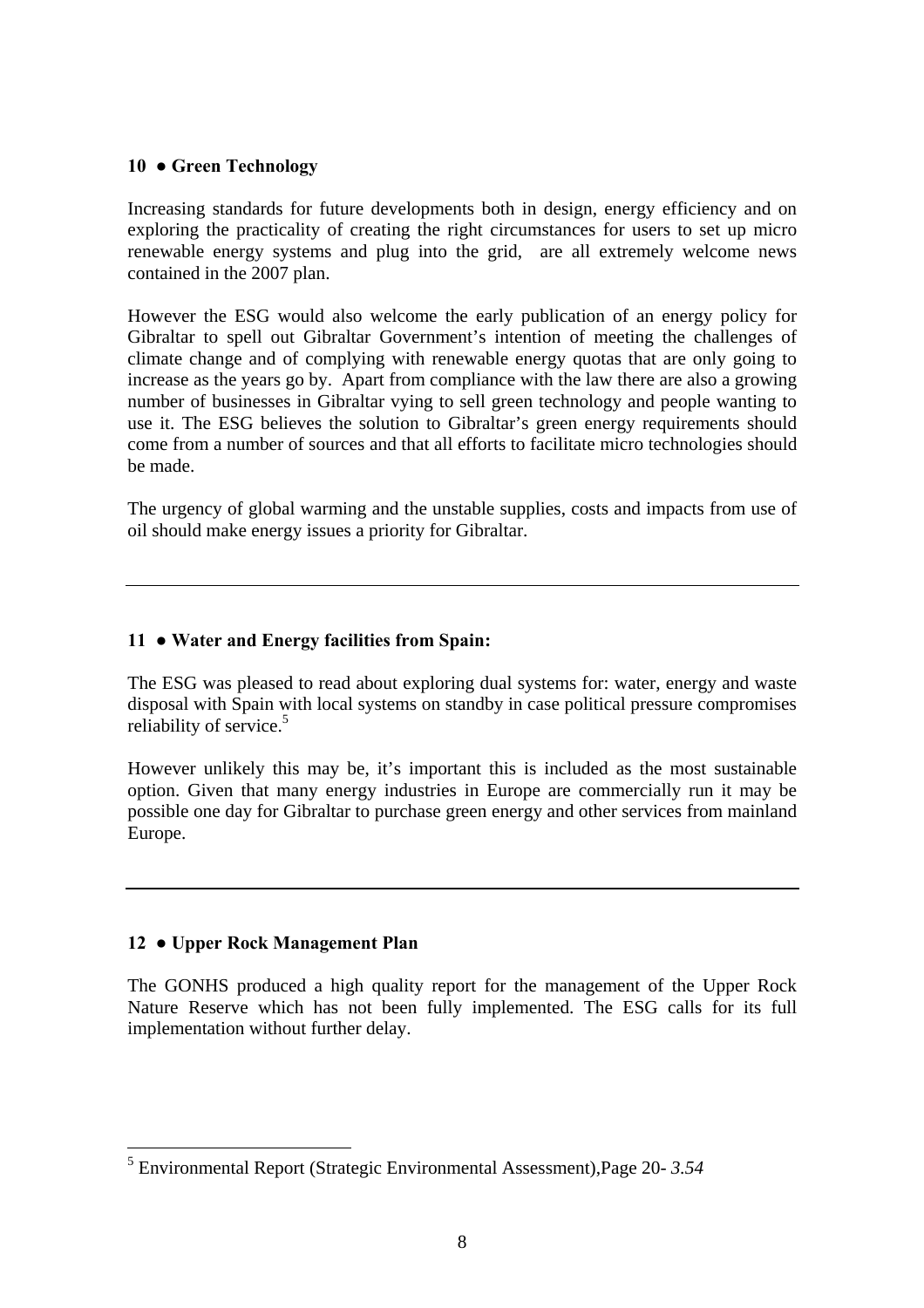#### **13.0 ● Future developments**

The ESG is concerned also to see that the plan mentions future development when we have not quite recovered from the current massive spate of development Gibraltar has seen in the past 10 years. Whether the land has been turned over recently to local government or not, it's clear that we cannot maintain this level of activity without a break. Attention must be given to steer Gibraltar actively towards a sustainable way of life,- by recycling and using renewable energy,- by radically improving our waste management facilities and completing ongoing infrastructural programmes underway or planned for.

Attention must also be urgently given to developing a truly integrated public transport system which will take cars off our roads and make walking and cycling a healthy option. This requires a cross party plan and a series of measures to encourage and modify current behaviour.

The enactment of our Environmental Charter calls for cohesion between Ministries and govt departments, participation by the business sector and the public at large. Change is necessary within each and every sector and needs an action plan with full govt backing and investment to see this through. With rising costs of fuel and food, Gibraltar is especially vulnerable, and paying attention to our "way of life" today and the foundations upon which we live, is vital to safeguard our future and those we bring into this world.(ie our Sustainability).

All of the above is difficult to achieve if the human resources and available budget is limited and stretched between various large scale projects. Furthermore Gibraltar needs to decide (collectively) at which point we think our footprint is large enough and plan towards that.

Endless reclamation and building is not an option that the ESG supports and neither is this recommended by the Strategic Environmental Assessment commissioned by Govt (*Various references within the New Plan and the Environmental Report apply*).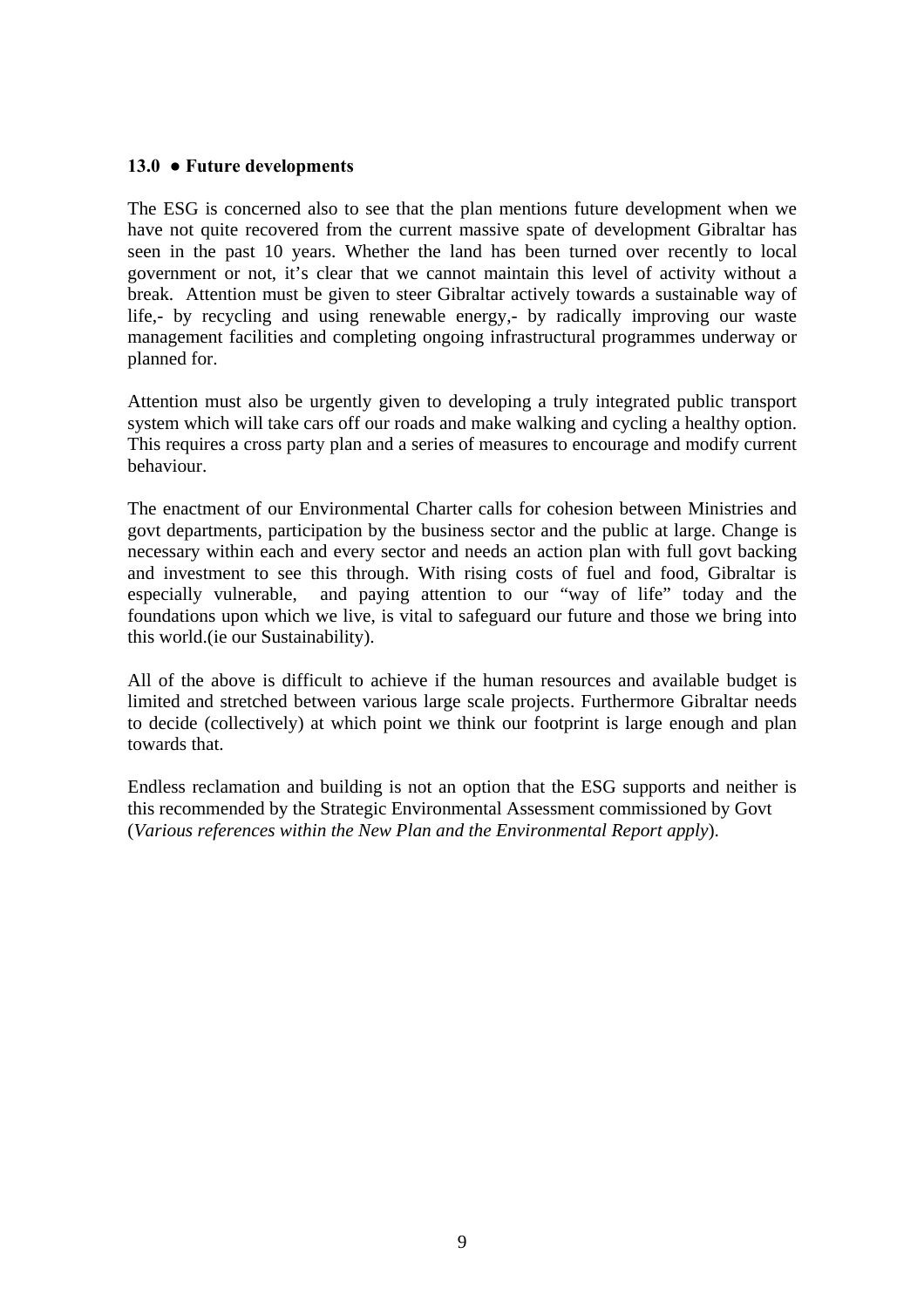#### **SECTION B Amendments for public consultation:**

#### **● 2009 Public consultation on Amendments Section B:**

Generally speaking it is clear to the ESG that numerous sustainable measures have been added to the 2007 plan and this is good news.

It is also welcome and overdue to learn that a comprehensive review of the Building Regulations will be undertaken with subsequent periodic revision, with a view to ensuring continuous improvement in construction standards that will have a positive impact on energy efficiency of buildings. (Policy GDS 7)

# **PART 1 –**

**Chapter 2: General design and standards** 

#### **8.2 Loss of open space**-

Sch2G2 new policy after paragraph 2.13:

**GDS4-** : **Creation of new open space, where appropriate, the commission shall require that new development incorporates open spaces, particularly "green areas",** -

**ESG**: How and at what stage will this important clause be enacted, assessed for inclusion? Raises enforcement issues.

#### **8.4 Review of the Building regulations**

**GDS7 – 1AD11** Amend paragraph 2.19 to read as follows:

"..The Commission shall therefore encourage **a comprehensive review of the Building Regulations to be undertaken and subsequent periodic revision, with a view to ensuring continuous** improvement in construction standards that will have a positive impact on energy efficiency of buildings".

**ESG:** Long overdue and is further hoped that encouragement can be regarded as actioning in this instance

#### **Chapter 3: Environment 8.8 ENV2-Biodiversity Sch3G6.6**

Amend paragraph 3.9 to read as follows:

"..roosts within buildings, **designing coastal revetments in land reclamation projects so as to create appropriate conditions for marine species, or through** the provision of green roofs…"

**ESG**: Raises the question of enforcement – do any of current land reclamation projects in Gibraltar carry the obligation to create good conditions for marine life? Will there be any penalties for developers who agree to incorporate roosts and revetments but do not follow through?